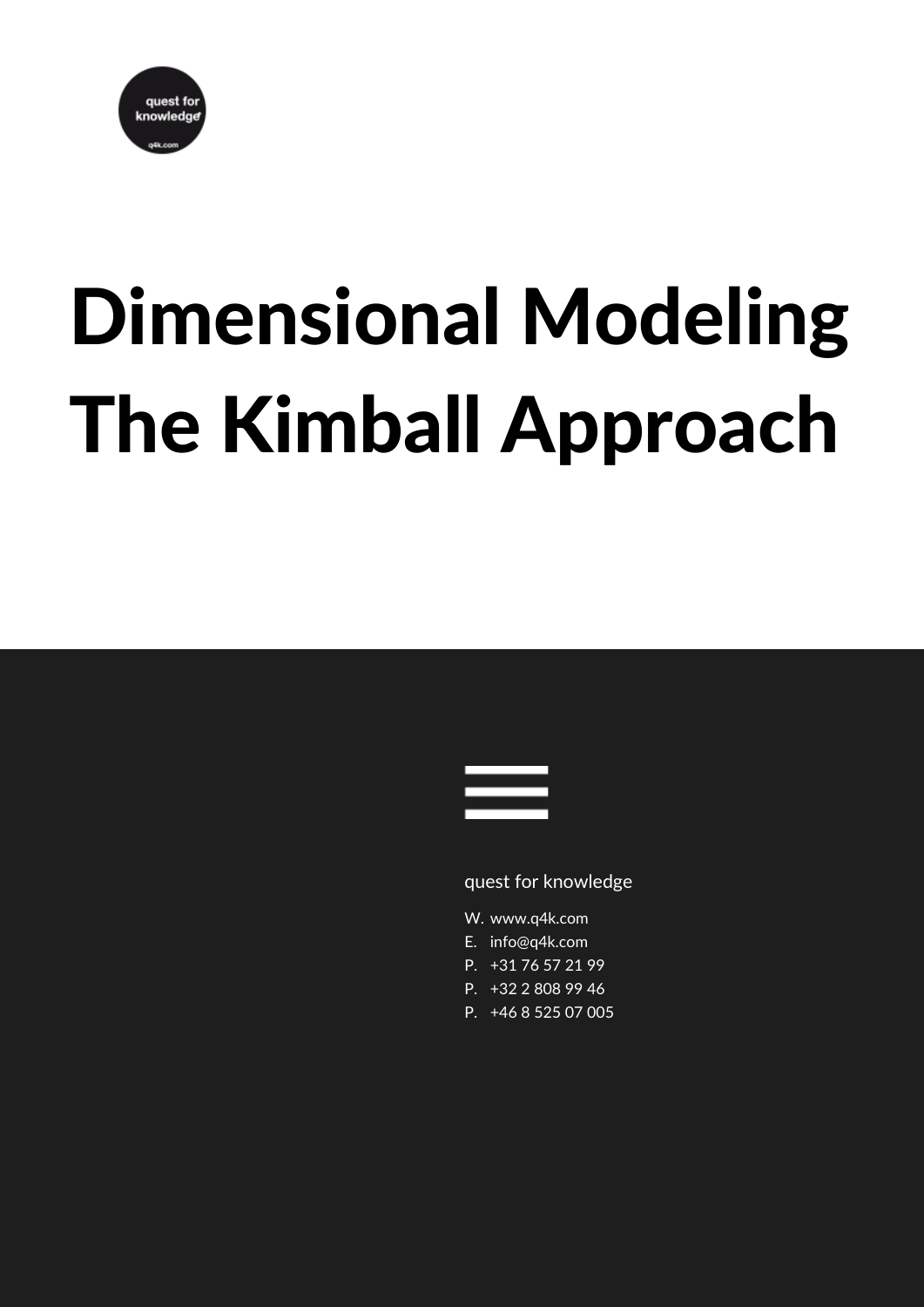## C O U R S E D E S C R I P T I O N



## **O V E R V I E W**

The name "Kimball" is synonymous with dimensional modeling. The Kimball Group established the vocabulary and techniques for dimensional modeling, and these techniques show up in today's popular business intelligence, database, and ETL tools.

An excellent dimensional model, or star schema, is the foundation of an excellent data warehouse. This course provides the opportunity to learn the Kimball Approach of dimensional modeling. Having a great dimensional model is necessary, but not sufficient, to implementing a successful business intelligence / data warehouse system. This course prepares you to successfully implement your business intelligence /data warehouse program by covering also the essential elements of the popular Kimball Approach.

In this course you will learn practical techniques for designing, developing, and implementing your dimensional model, from the basics to the most advanced practices. Concepts are taught through a combination of lectures, case studies, and small group exercises. Our goal is to provide you with the skillset you need to lead a dimensional modeling effort at your organization, or participate in the system's successful implementation.

## **W H O S H O U L D A T T E N D**

This course is designed for data warehouse architects, data modelers, database administrators, business analysts, and ETL or BI application developers and designers.



## **P R E R E Q U I S I T E S**

You should be:

- Able to name and describe in a few words the main operational systems of his or her organization
- Able to name and describe in a few words the main business concerns of the end-users in his or her organization
- Somewhat familiar with basic data modeling concepts such as referential integrity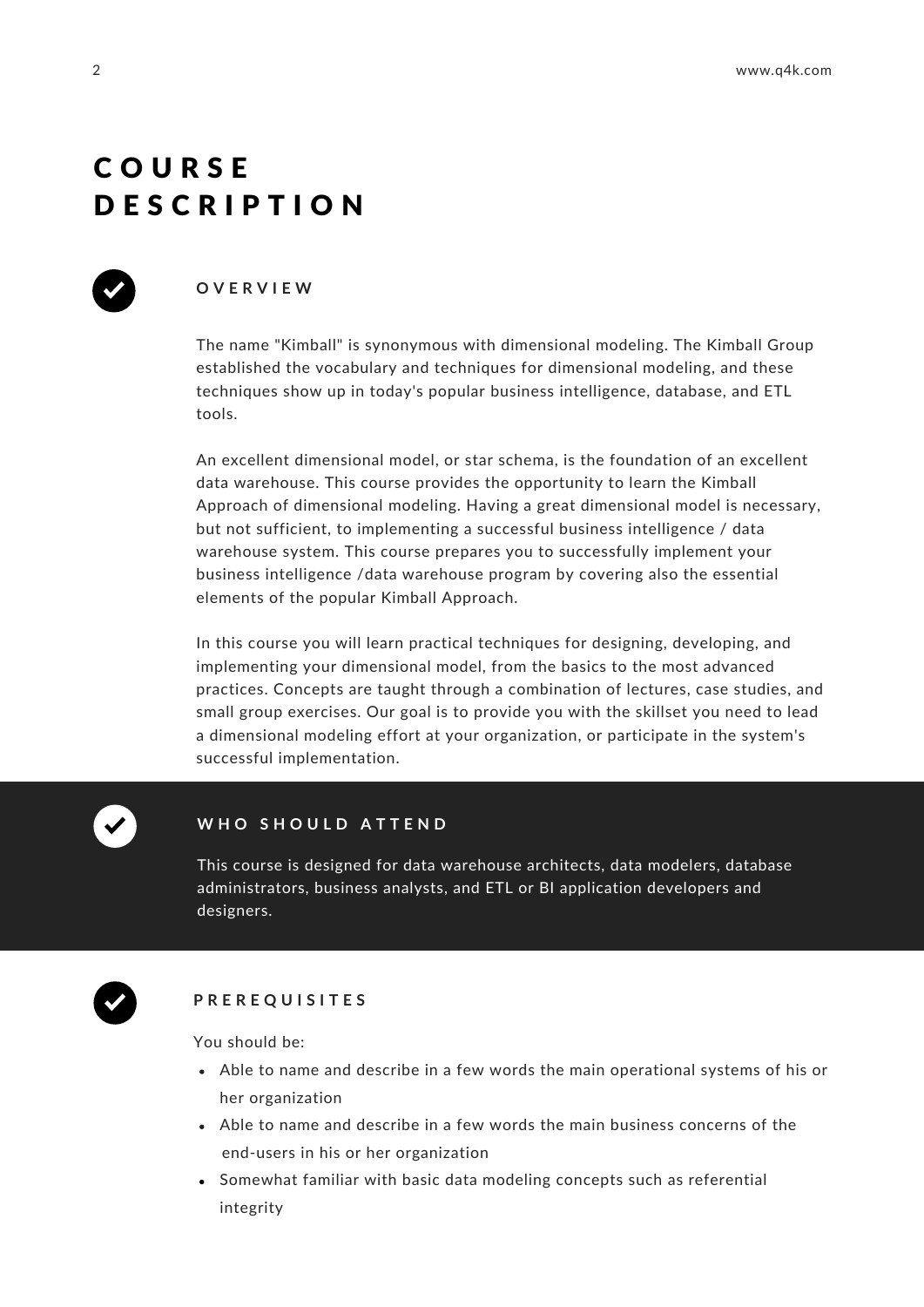# C O U R S E **OUTLINE**

#### **K I M B A L L A P P R O A C H O V E R V I E W** 0 1

- Introduction to the Kimball Approach
- Focus on the business
- The Kimball Lifecycle

#### GATHER BUSINESS REQUIREMENTS 0 2

- Program planning and management
- Gather requirements from the user community
- Gain consensus on priorities
- Document the business requirements

#### DIMENSIONAL MODELING FUNDAMENTALS 0 3

- Defining dimensional modeling
- Introduction to dimensions and facts
- Design for the enterprise with conformed dimensions

#### **C A S E S T U D Y : R E T A I L S A L E S** 0 4

- Transactional fact tables
- Surrogate keys
- Date and Time dimensions
- Hierarchies
- Star vs. snowflake dimensions
- $\bullet$  Identifiers, NULLs, and Header dimensions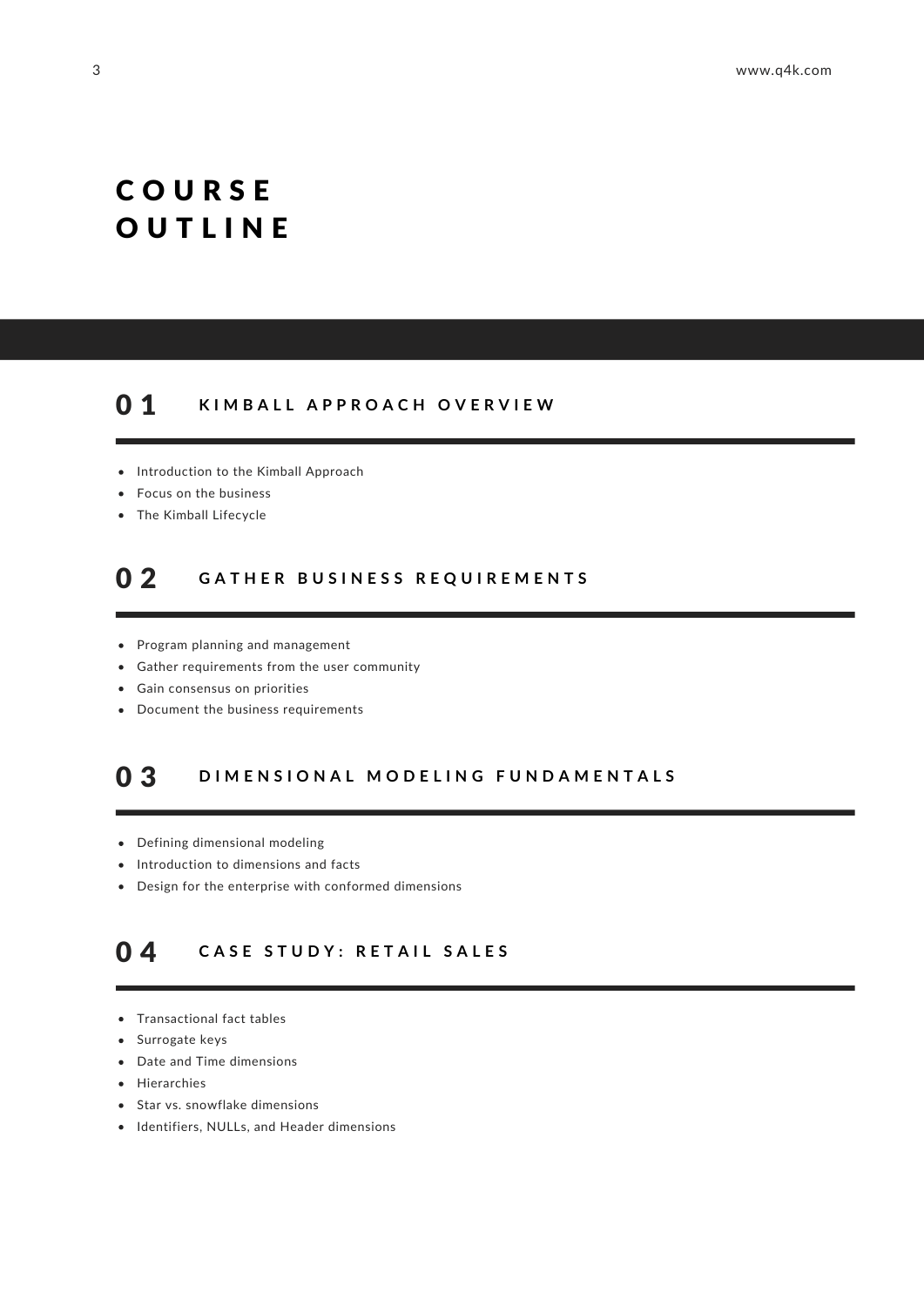# C O U R S E **OUTLINE**

#### **T E C H N I C A L A R C H I T E C T U R E** 0 5

- Alternative technical architectures
- The Kimball architecture

#### **W O R K S H O P : C O N T E N T M A R K E T I N G** 0 6

- Roles of dimensions
- Multiple fact tables
- Factless fact tables
- Multiple time zones
- Generic dimensions
- Comments and other freeform text

#### CASE STUDY: FINANCIAL ACCOUNTS 0 7

- Junk dimensions
- Semi-additive facts
- Multiple currencies
- Designing to support "updates" to facts
- Periodic and accumulating snapshots
- Conformed dimensions and drill-across

#### **S L O W L Y C H A N G I N G D I M E N S I O N S** 0 8

- Type 0: Retain original
- Type 1: Restate history
- Type 2: Track history
- Type 3: Add a new column
- Type 4: Mini-dimension
- Types 5-7: Having it both ways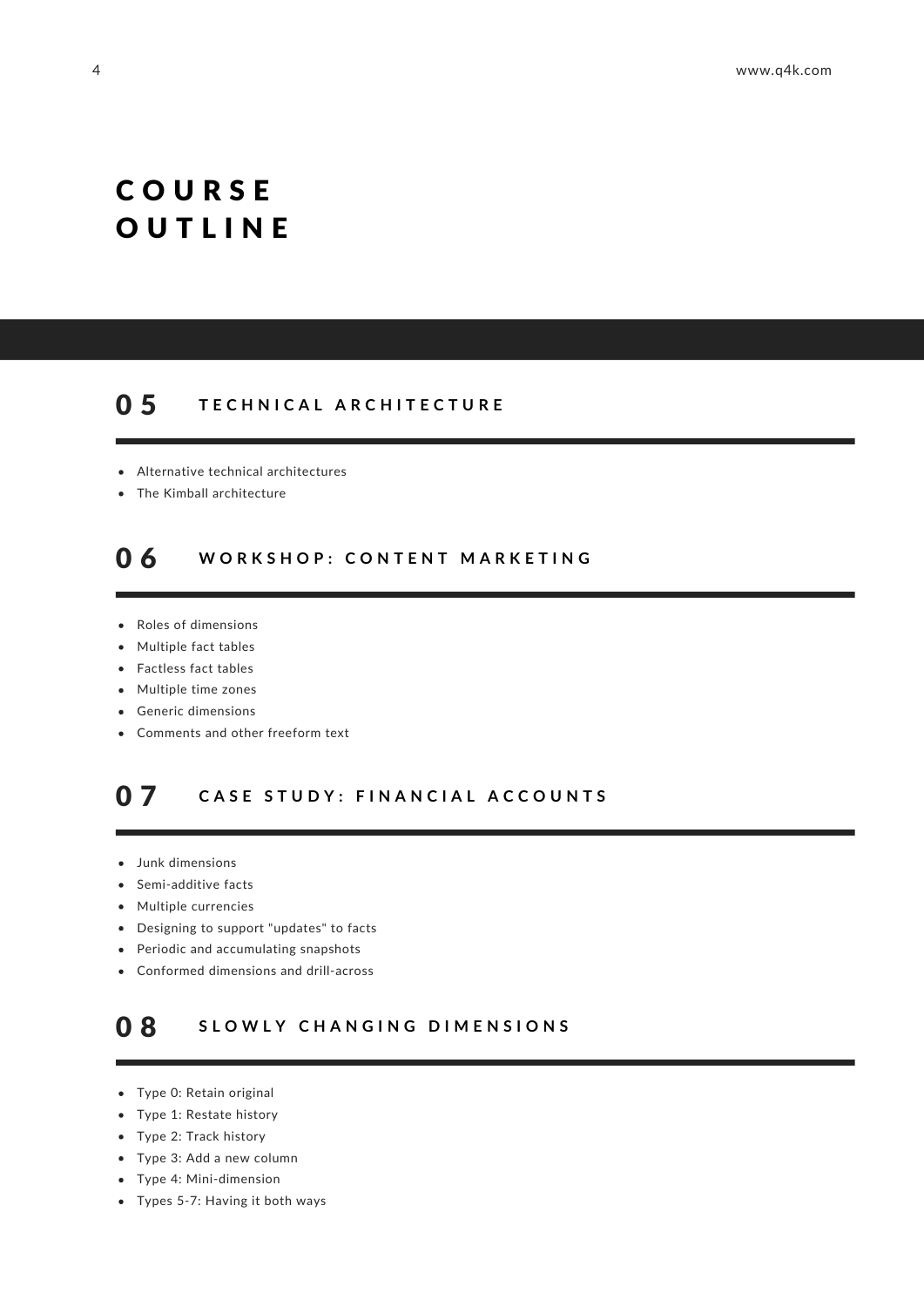# C O U R S E **OUTLINE**

#### WORKSHOP: CHILD PROTECTIVE SERVICES 0 9

- Multivalued relationships
- Uneven dimension hierarchies

#### **C A S E S T U D Y : I N S U R A N C E C L A I M S** 1 0

- Simultaneous dimensions and facts
- Tracking the history of a snapshot
- The dimensional modeling process

#### **W O R K S H O P : H I G H E R E D U C A T I O N** 1 1

Pull it all together

#### **E T L F O R D I M E N S I O N A L M O D E L I N G** 1 2

- Overview
- Plan
- Extract  $\bullet$
- Clean and conform the data
- Deliver dimension and fact tables
- Deploy, operate, and manage the BI/DW system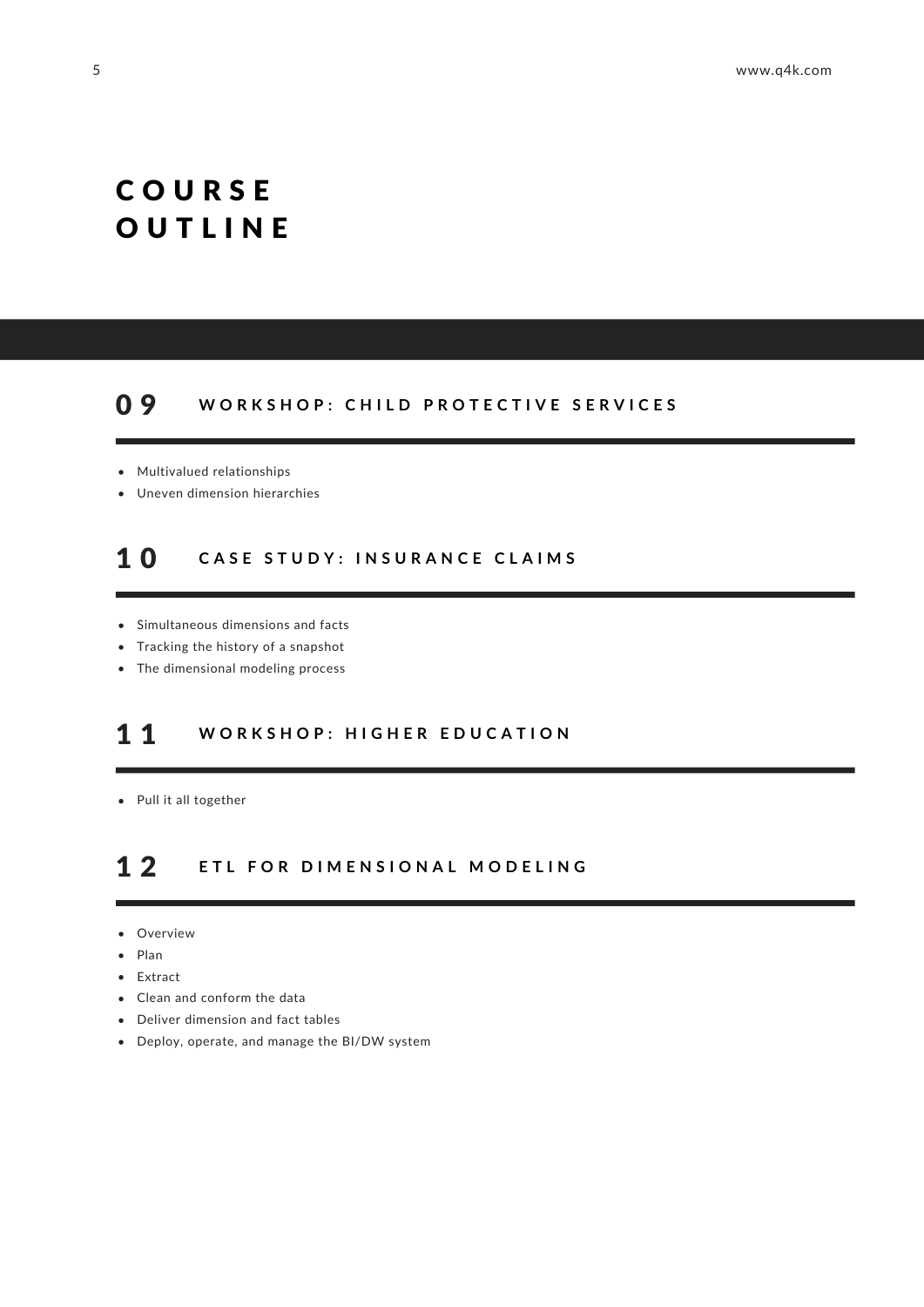

# I N S T R U C T O R

Joy Mundy has worked with business managers and IT professionals to prioritize, justify and implement large scale business intelligence and data warehousing systems since 1992. She leverages these consulting experiences when teaching DW/BI courses. She co-authored, with Ralph Kimball and other members of Kimball Group, many of the popular "Toolkit" books including The Data Warehouse Lifecycle Toolkit (Second Edition) and The Kimball Group Reader (Second Edition).

Joy began her career as a financial analyst, but soon decided that she enjoyed working with a wide variety of data. She learned the fundamentals of data warehousing by building a system at Stanford University, and then started a data warehouse consultancy in 1994. She worked at WebTV and Microsoft's SQL Server product development team for a few years before returning to consulting with Kimball Group in 2004, until Kimball Group's dissolution in 2016. Joy is now semiretired, but loves teaching and the occasional consulting engagement. She graduated from Tufts University with a BS in Economics, and from Stanford University with an MS in Engineering-Economic Systems.



## P R I C I N G

The fee for this course is EUR 2.175,00 / USD 2,550.00 (+VAT) per person.

We offer the following discounts:

- 10% discount for groups of 2 or more students from the same company registering at the same time.
- 20% discount for groups of 4 or more students from the same company registering at the same time.

Note: Groups that register at a discounted rate must retain the minimum group size or the discount will be revoked. Discounts cannot be combined.